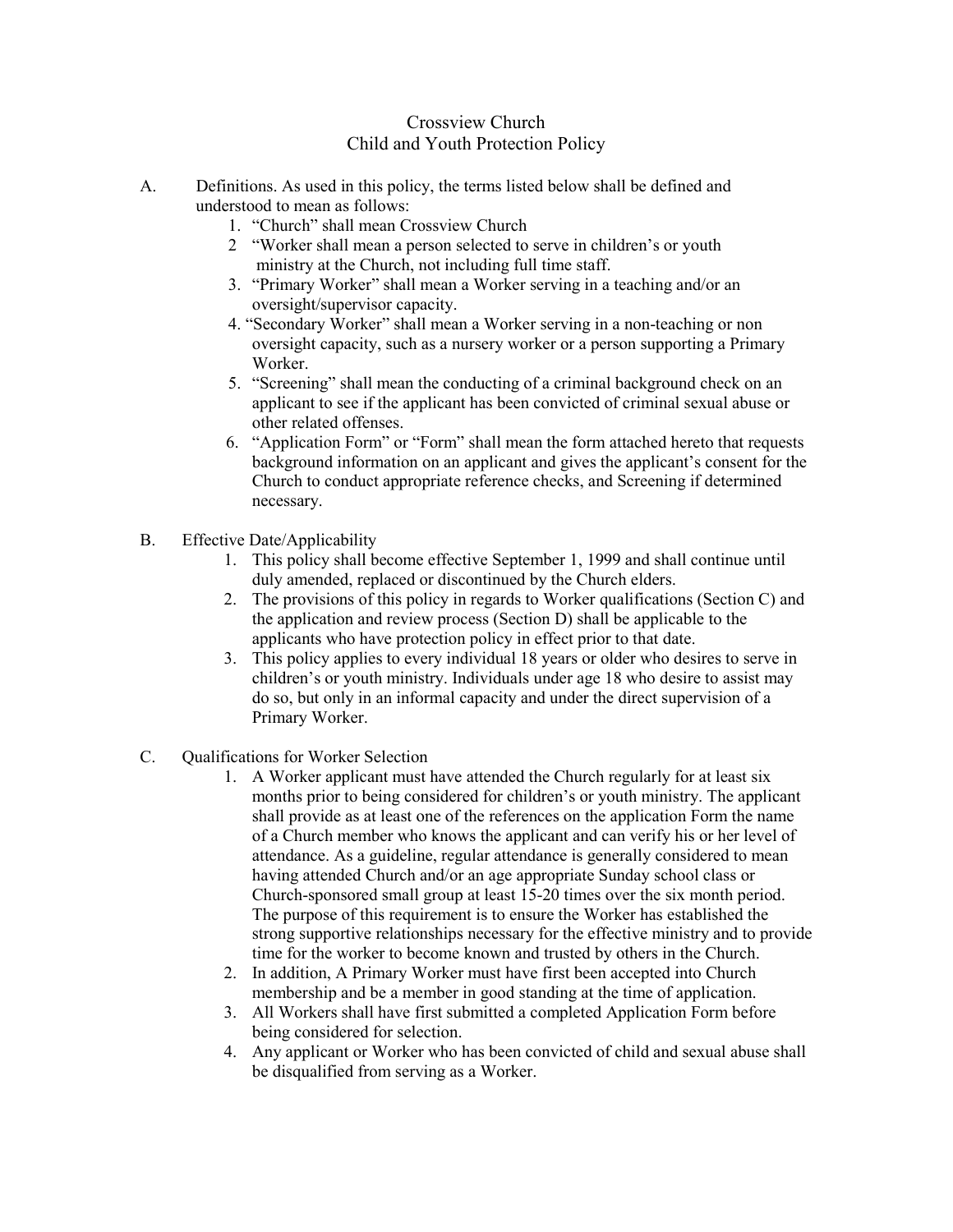## Crossview Church Child and Youth Protection Policy

- D. The Application Review Process
	- 1. Upon competing six months of regular attendance (see SectionA.1), an applicant shall complete, sign and submit the Application Form. All required information shall be provided on the Form, including background references.
	- 2. The application review process shall consist of:
		- a. Review of the applicant information in the Form. Completed Forms shall be reviewed by:
			- 1.) In the case of children's Worker applicants, by the Church elder responsible for children's ministry. The responsible Church elder may also designate the children's coordinator to review applicant's Forms.
			- 2.) In the case of youth Worker applicants, by the Church youth pastor.
			- b. Contacting the two background references provided by the applicant. The calling of references listed on the Form may be delegated To the church secretary provided, however, that the secretary shall have access only to the personal and background references provided by the applicant.
			- c. Cross referencing the applicant's name with the lists of known, registered child sexual offenders maintained by the Sycamore and DeKalb police departments. Names from the current list shall be obtained from the police at least every six months by an appropriate Church representative and given to the elder responsible for children's ministry.
			- d. Approval of the applicant by the Church elders. Upon satisfactorily completing the above parts of the review process, the applicant's name shall be submitted to the Church elders by the individual responsible for reviewing the application. The decision of the elders shall be communicated via the youth pastor or the children's ministry coordinator to the applicant.
	- 3. If, during any part of the application review process, significant concerns or questions arise about an applicant's suitability to serve as a Worker, such concerns or questions shall be referred to the elders for evaluation. If deemed appropriate by the completeness or accuracy of the information provided and/or the applicant's suitability to work with children or youth. Further information shall be sought by further questioning the applicant, contacting other background references and, if the elders deem appropriate, by Screening of the applicant. Criminal background checks shall be make using a professional, third party frim experienced in making such checks.
	- 4. The review process shall be completed, whenever possible, within two (preferably one) months of applicant's submission of the Application Form.
	- 5. Application Forms submitted for review, and the information they contain, shall be considered confidential. Access to the Form shall be limited to the senior pastor, youth pastor, the elders and the children's ministry coordinator, except that background references provided may be made available to the church